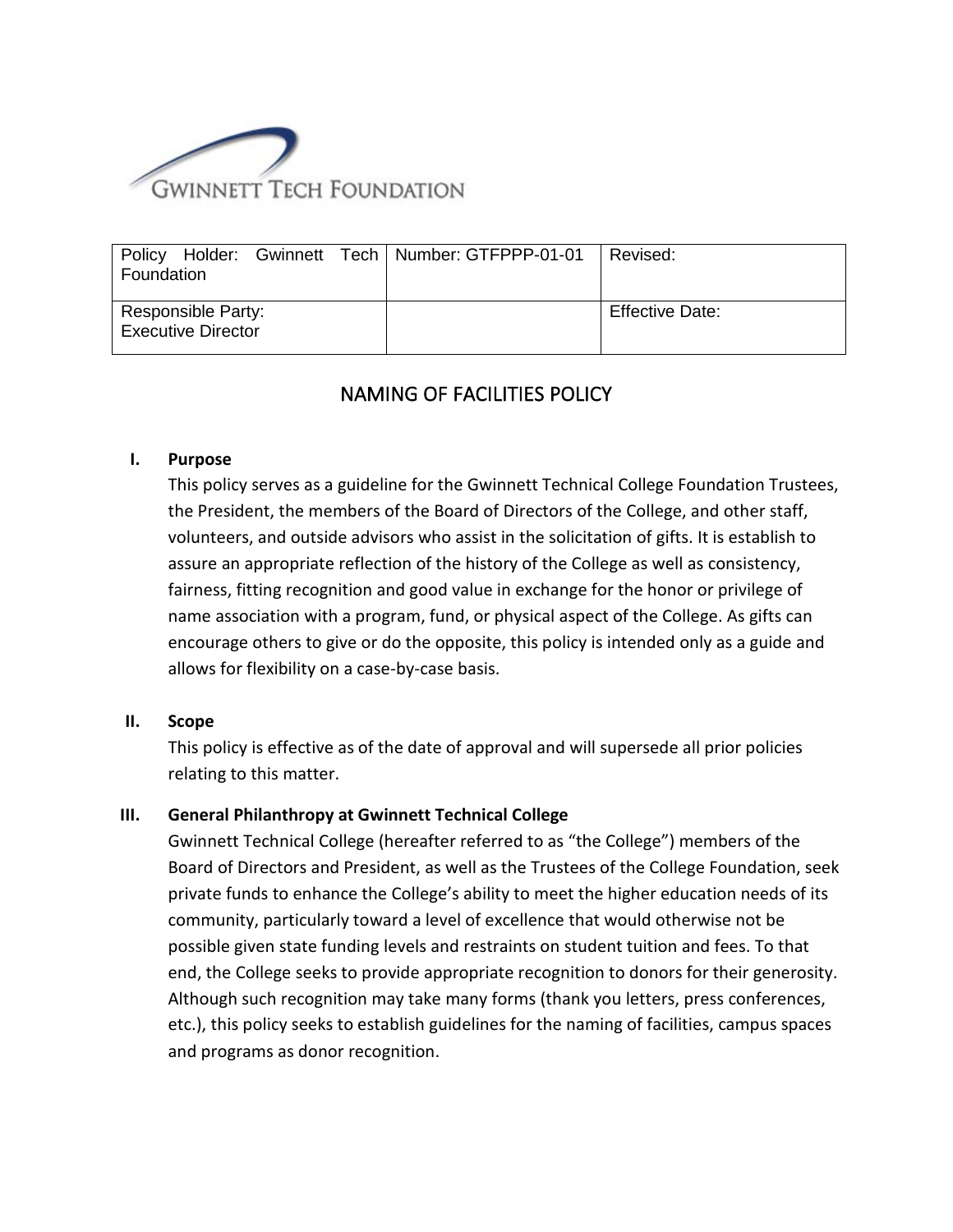This policy is to establish the criteria to guide the process for naming facilities at Gwinnett Technical College.

## **A. Guidelines for naming tributes**

- 1. Naming in recognition of distinguished service may honor a gift of time or talent that has had a significant positive impact on the institution over an extended period of years. This honor is usually reserved for a College President or member of the College Board of Directors.
	- a. A period of not less than one year shall lapse between the end of the individual's service to Gwinnett Technical College and consideration by the Board of Directors.
	- b. The President of the College, or a committee appointed by the President, is charged with determining whether the person proposed is worthy of the honor, as well as the degree of internal and external support for the proposed naming, prior to submitting to the Board of Directors for approval.
	- c. The Board will generally not name buildings for living political figures or for current employees of the College.
- **B.** A significant monetary contribution to the actual construction cost, if for new construction; a major portion of the replacement or major renovation cost, if for an existing building or facility; or the fundraising goal.
	- a. The donation may be made in cash or a legally binding pledge and should be paid within five years of naming the facility, unless other arrangements are made.
	- b. A portion of the gift may be in the form of an irrevocable trust or a contractual bequest.
	- c. The Board of Directors reserves the right to remove names from facilities when the gift remains unpaid beyond the five-year limit or the agreed upon date. Should this occur the Board may seek a naming opportunity that would be proportionate to the value of the gift received.
	- d. The Board requires that the following information be submitted:
		- 1. Donor name and amount of gift.
		- 2. Current and proposed name of facility or room.
		- 3. Justification, including the nature and duration of the individual's affiliation with the College.
		- 4. If the naming is a stipulation of the gift, the request must explain the proposed arrangement.
- 2. Specific contribution levels may be established with either fixed or minimum dollar amounts for sponsorship of other physical property on campus.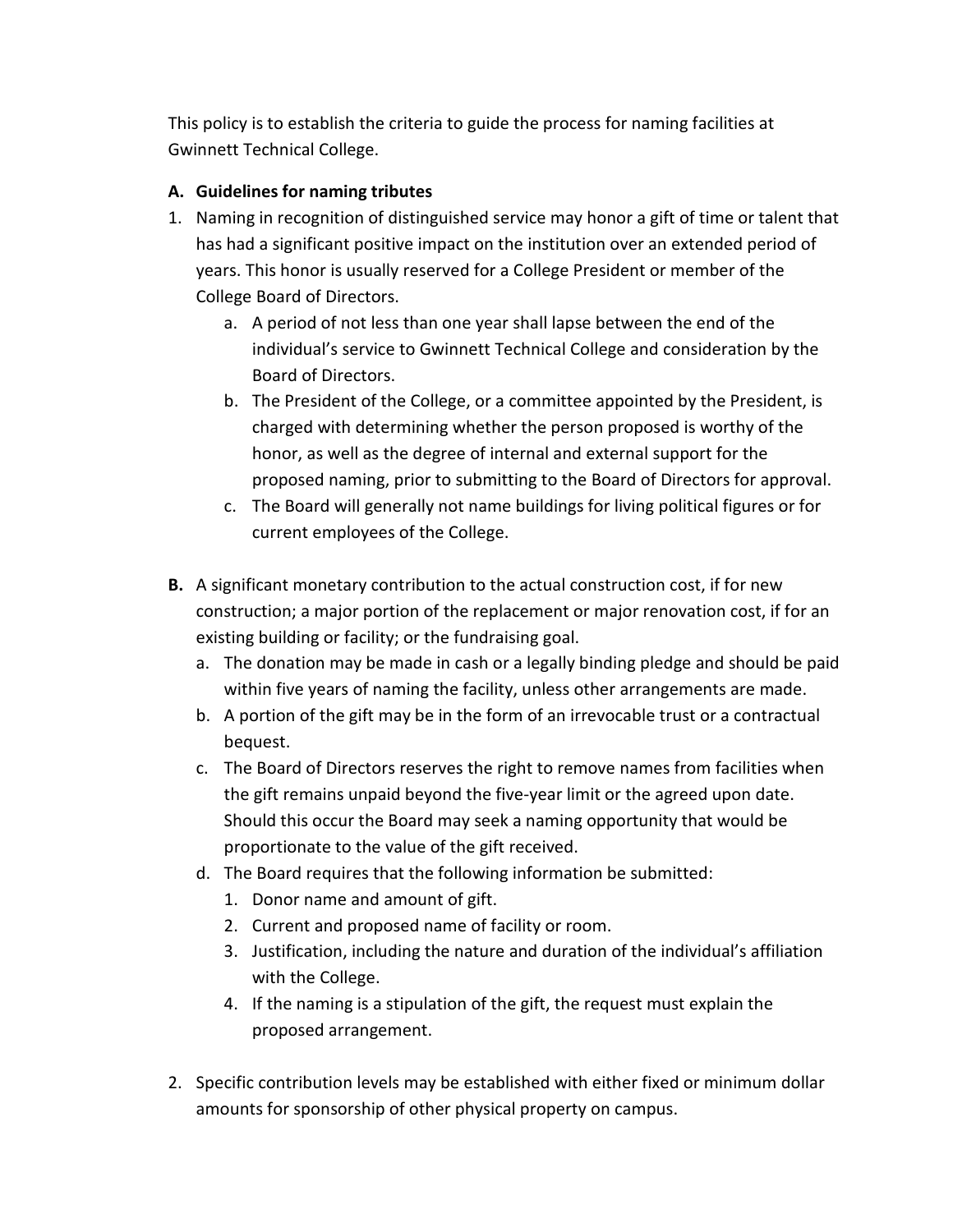- a. Such property may include, but is not limited to pavers, benches, planters, fountains, gardens, equipment, musical instruments, artwork, and outdoor plazas.
- b. Amounts for these naming opportunities shall be reviewed periodically by the Gwinnett Technical College Foundation and the College Board of Directors.